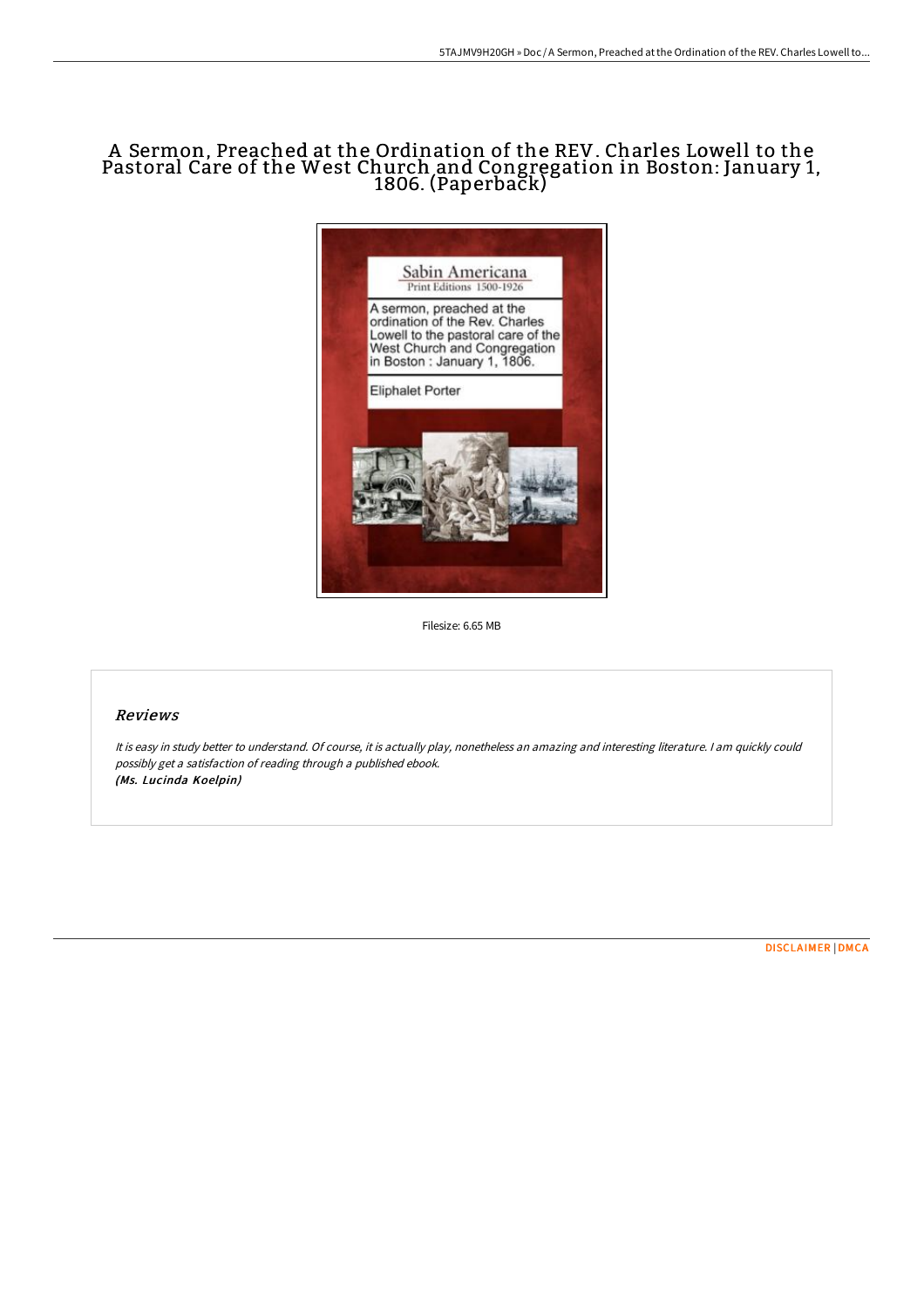#### A SERMON, PREACHED AT THE ORDINATION OF THE REV. CHARLES LOWELL TO THE PASTORAL CARE OF THE WEST CHURCH AND CONGREGATION IN BOSTON: JANUARY 1, 1806. (PAPERBACK)

#### **DOWNLOAD PDF** ረጉ

To save A Sermon, Preached at the Ordination of the REV. Charles Lowell to the Pastoral Care of the West Church and Congregation in Boston: January 1, 1806. (Paperback) eBook, remember to access the button under and save the ebook or get access to other information that are related to A SERMON, PREACHED AT THE ORDINATION OF THE REV. CHARLES LOWELL TO THE PASTORAL CARE OF THE WEST CHURCH AND CONGREGATION IN BOSTON: JANUARY 1, 1806. (PAPERBACK) book.

Gale Ecco, Sabin Americana, United States, 2012. Paperback. Condition: New. Language: English . Brand New Book \*\*\*\*\* Print on Demand \*\*\*\*\*.Title: A sermon, preached at the ordination of the Rev. Charles Lowell to the pastoral care of the West Church and Congregation in Boston: January 1, 1806.Author: Eliphalet PorterPublisher: Gale, Sabin Americana Description: Based on Joseph Sabin s famed bibliography, Bibliotheca Americana, Sabin Americana, 1500--1926 contains a collection of books, pamphlets, serials and other works about the Americas, from the time of their discovery to the early 1900s. Sabin Americana is rich in original accounts of discovery and exploration, pioneering and westward expansion, the U.S. Civil War and other military actions, Native Americans, slavery and abolition, religious history and more.Sabin Americana offers an up-close perspective on life in the western hemisphere, encompassing the arrival of the Europeans on the shores of North America in the late 15th century to the first decades of the 20th century. Covering a span of over 400 years in North, Central and South America as well as the Caribbean, this collection highlights the society, politics, religious beliefs, culture, contemporary opinions and momentous events of the time. It provides access to documents from an assortment of genres, sermons, political tracts, newspapers, books, pamphlets, maps, legislation, literature and more.Now for the first time, these high-quality digital scans of original works are available via print-on-demand, making them readily accessible to libraries, students, independent scholars, and readers of all ages.++++The below data was compiled from various identification fields in the bibliographic record of this title. This data is provided as an additional tool in helping to insure edition identification: ++++SourceLibrary: Huntington LibraryDocumentID: SABCP02657200CollectionID: CTRG98-B2164PublicationDate: 18060101SourceBibCitation: Selected Americana from Sabin s Dictionary of books relating to AmericaNotes: Collation: 33 p.; 23 cm.

 $\sqrt{\frac{1}{n}}$ Read A Sermon, Preached at the Ordination of the REV. Charles Lowell to the Pastoral Care of the West Church and [Congregation](http://bookera.tech/a-sermon-preached-at-the-ordination-of-the-rev-c.html) in Boston: January 1, 1806. (Paperback) Online

A Download PDF A Sermon, Preached at the Ordination of the REV. Charles Lowell to the Pastoral Care of the West Church and [Congregation](http://bookera.tech/a-sermon-preached-at-the-ordination-of-the-rev-c.html) in Boston: January 1, 1806. (Paperback)